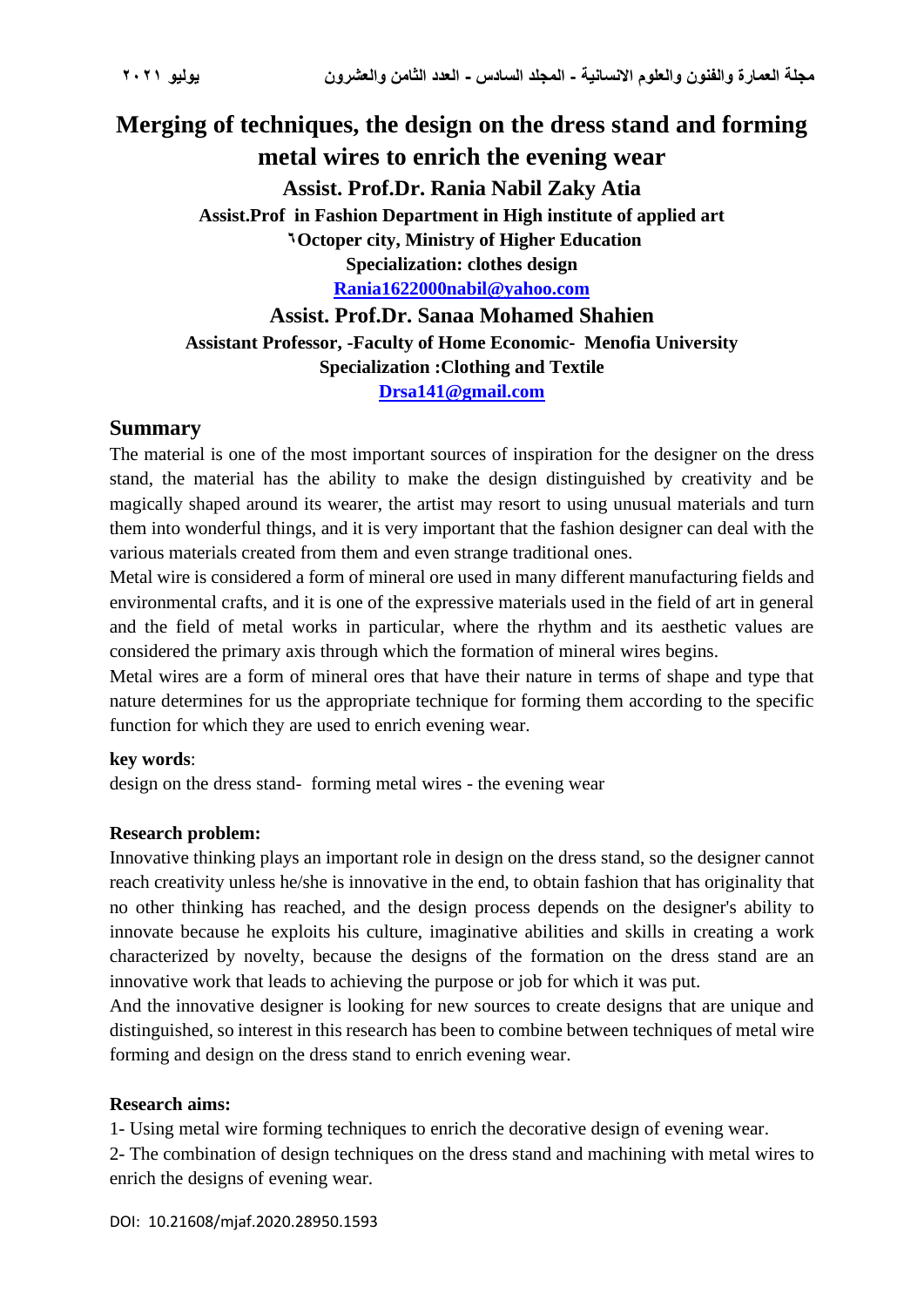3- The possibility of competition in the field of designing evening wear.

#### **Research importance:**

- 1- Access to designs for evening wear characterized by creativity.
- 2- Merging between different techniques in the field of design on the dress stand.
- 3- The possibility of competition in the field of design.

### **Research hypotheses:**

1- There are statistically significant differences at the level of significance 0.01 among the opinions of the sample members in the appropriateness of the structural and decorative design for evening wear.

2- There are statistically significant differences at the level of significance 0.01 among the opinions of the sample members in the suitability of the thickness of the metal wires used for the possibilities of forming them on evening wear designs.

3- There are statistically significant differences at the level of significance 0.01 among the opinions of the sample individuals in the suitability of incorporating techniques of metal wire formation and design on the dress stand to enrich evening wear.

4- There are statistically significant differences at the level of significance 0.01 among the opinions of the sample members regarding the quality of the proposed designs and the possibility of competition in the field of evening wear.

#### **Search limits:**

Evening wear - metallic wires to make a decorative design using the techniques of twisting or bending.

#### **Research Methodology:**

The research follows the descriptive analytical approach with the applied study.

#### **Search tools:**

A questionnaire to measure the opinions of specialists on the proposed designs. The design of evening wear. Materials used (fabric - metal wire)

## **Theoretical framework:**

The role of the material in designing on the dress stand. Metal wire forming techniques.

## **Application framework:**

6 innovative designs for evening wear on the dress stand were structurally formed, then the metal wires were formed on the dress stand to prepare the decorative design by using the techniques of forming the metal wires (twisting - bending).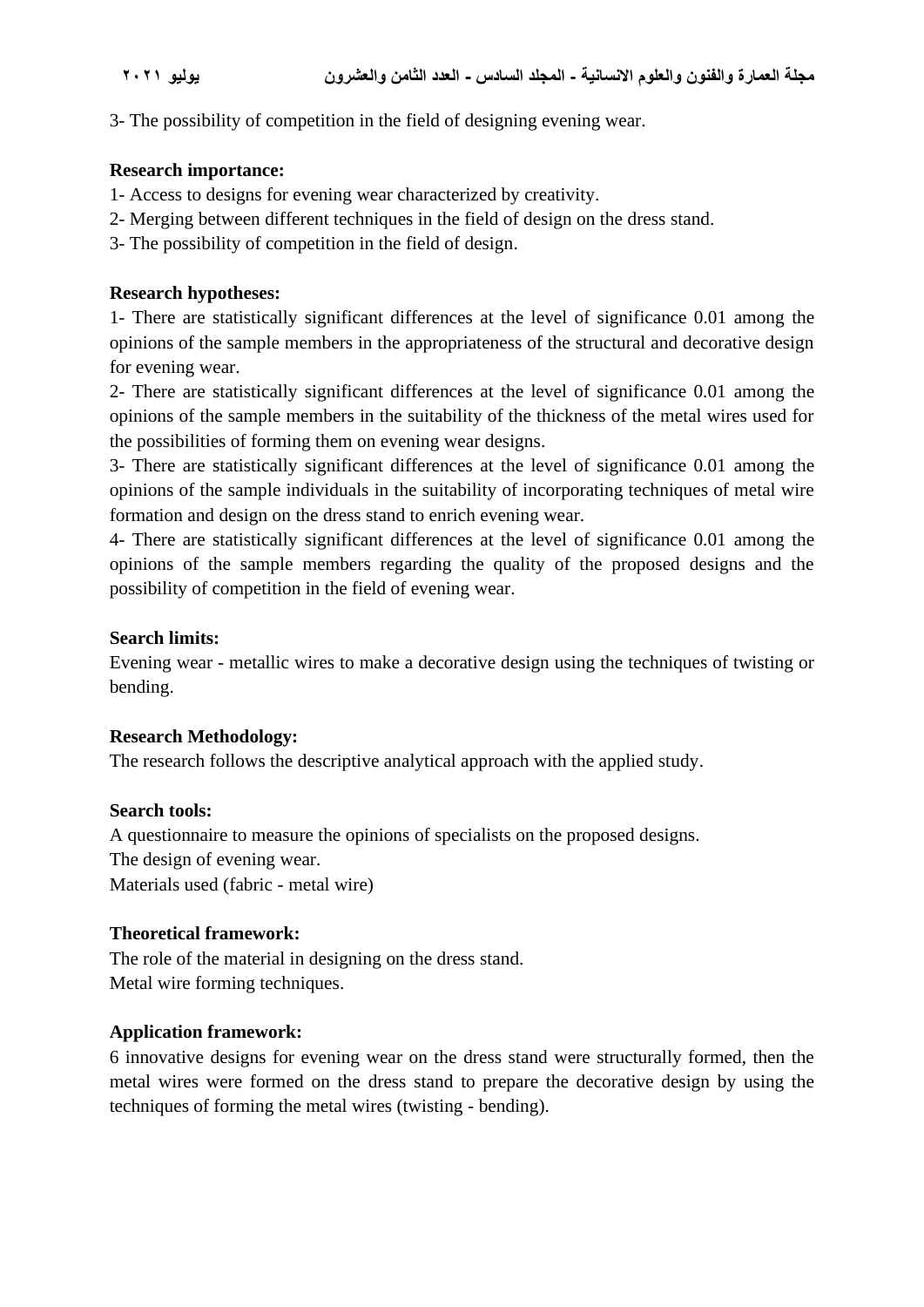

## **Discuss the results:**

After completing the formation of the design on dress stand and the formation of the decorative design of the metal wires on the design, a questionnaire was prepared with a form for each design to arbitrate the proposed designs consisting of the following axes: -

**The first axis**: the aesthetic aspect of the design, regarding structure and decoration.

**The second axis:** the technique of forming with metal wires.

**The third axis**: the combination of metal wire forming techniques and the mechanical design of evening wear.

**Prove the validity of the first hypothesis: There are statistically significant differences at the level of significance 0.01 among the opinions of the sample members on the appropriateness of the structural and decorative design of evening wear**

The percentage of the axis of the aesthetic aspect of the design was calculated constructively and decoratively, and the degree obtained by the six designs ranged from 89.1% for the first design and 85.74% for the sixth design, which indicates the verification of the foundations and design elements and the distinction of the aesthetic aspect due to the presence of a relationship with a statistical function. The structural and decorative design of evening wear, thus proving the validity of the first hypothesis.

**Prove the validity of the second hypothesis: There are statistically significant differences at the level of significance 0.01 among the opinions of the members of the sample in the suitability of the thickness of the metal wires used for the possibilities of forming them on evening wear designs**

The percentage of the axis of the metal wire forming technique was calculated, and the degree obtained by the six designs ranged from 97.23% for the first design and 90.51% for the second design, which indicates the appropriateness of thickness, color and units of metal wires to form the decorative design due to the presence of statistically significant differences at the level of significance 0.01 among the opinions of the sample members on the appropriateness of the thickness and color of the metal wires used as a decoration for evening wear designs, thus proving the validity of the second hypothesis.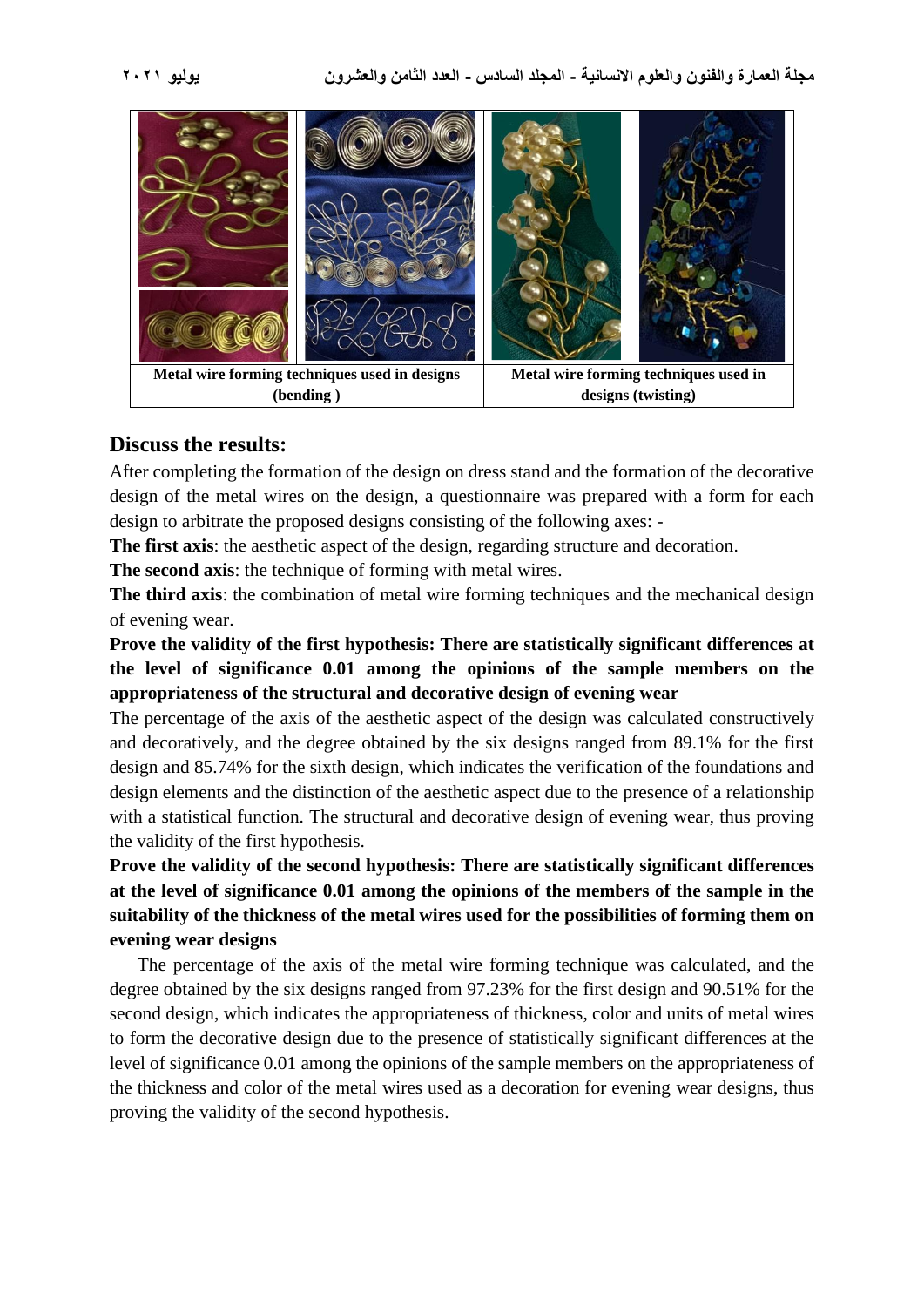**Prove the validity of the third hypothesis: There are statistically significant differences at the level of significance 0.01 between the opinions of the sample members in the suitability of incorporating the techniques of forming with metal wires and design on the dress stand to enrich the evening wear.**

The percentage of the axis of fusion among the techniques of forming with metal wires and the design on the dress stand for evening wear was calculated, and the degree obtained by the six designs ranged from 99.53% to the first design and 86.77% to the sixth design, which indicates the suitability of the materials and colors of the fabric and the metal wires with the designs due to the presence of differences of statistical significance at the level of significance of 0.01 among the opinions of the sample in the suitability of incorporating techniques of forming with metal wires and design on the dress stand to enrich evening clothes and thus prove the validity of the third hypothesis

## **Prove the validity of the fourth hypothesis: There are statistically significant differences at the level of significance 0.01 among the opinions of the sample members on the quality of the proposed designs and the possibility of competition in the field of evening wear design**

The overall percentage was calculated, and the degree obtained by the six designs ranged from 89.39% to 87.71%, which indicates the quality of evening wear designs due to the presence of differences of statistical significance at the level of significance 0.01 among the opinions of the sample members in the quality of the proposed designs and the possibility of competition in the field designing evening wear and thus proving the validity of the fourth hypothesis.

## **Recommendations:**

1- Expanding the study of different arts in the field of evening wear design.

2- Further study of various techniques in the field of design on the dress stand.

3-The possibility of setting up a small project for the production of evening wear with individual production.

## **References:**

-Ilyas 'antun ; wa'iidwar a.'ilyas: "qamws 'iilyas aleasri" , dar 'iilyas aleasriat , alttabieat 15 alqahrt , 1979

-Amal mamduh ezwz: "alaitijah alfaniyu limadrasat albawhaws w al'iifadat minha fi bina' almashghulat almaedaniat almueasira" , risalat majstyr ghyr manshurat kuliyat altarbiat alnaweiat , jamieat alfayuwm , 2011 m.

-Iman eabdalsalam eabdalqadr ; w hanan nabih alziftawi ; wanajwaa shukri muwmin ; wamanaa mahmud sdqy: "altashkil ealaa almanikan bayn alaisalat walhadatha" , ealam alkutub , altabeat al'uwlaa , alqahrt , 2003 m.

-Inas hamdi rizq ; tifahat musaa 'iibrahym: "itsimim malabis suhrat lilfatiat fi marhalat almurahaqat almubakira" , majalat altasamim alduwaliat , almujalid 3 , , aleadad 7 , 2017 m. -Ranya nabil eatiat ; rabbab 'ahmad alrafaey: "thaqiq al'iiqae fi tasmimat malabis alsuhrat min khilal al'idaft , majalat eulum wafunun , dirasat wabihawth , mujalad 4 aleadad , 27 , 2015 m.